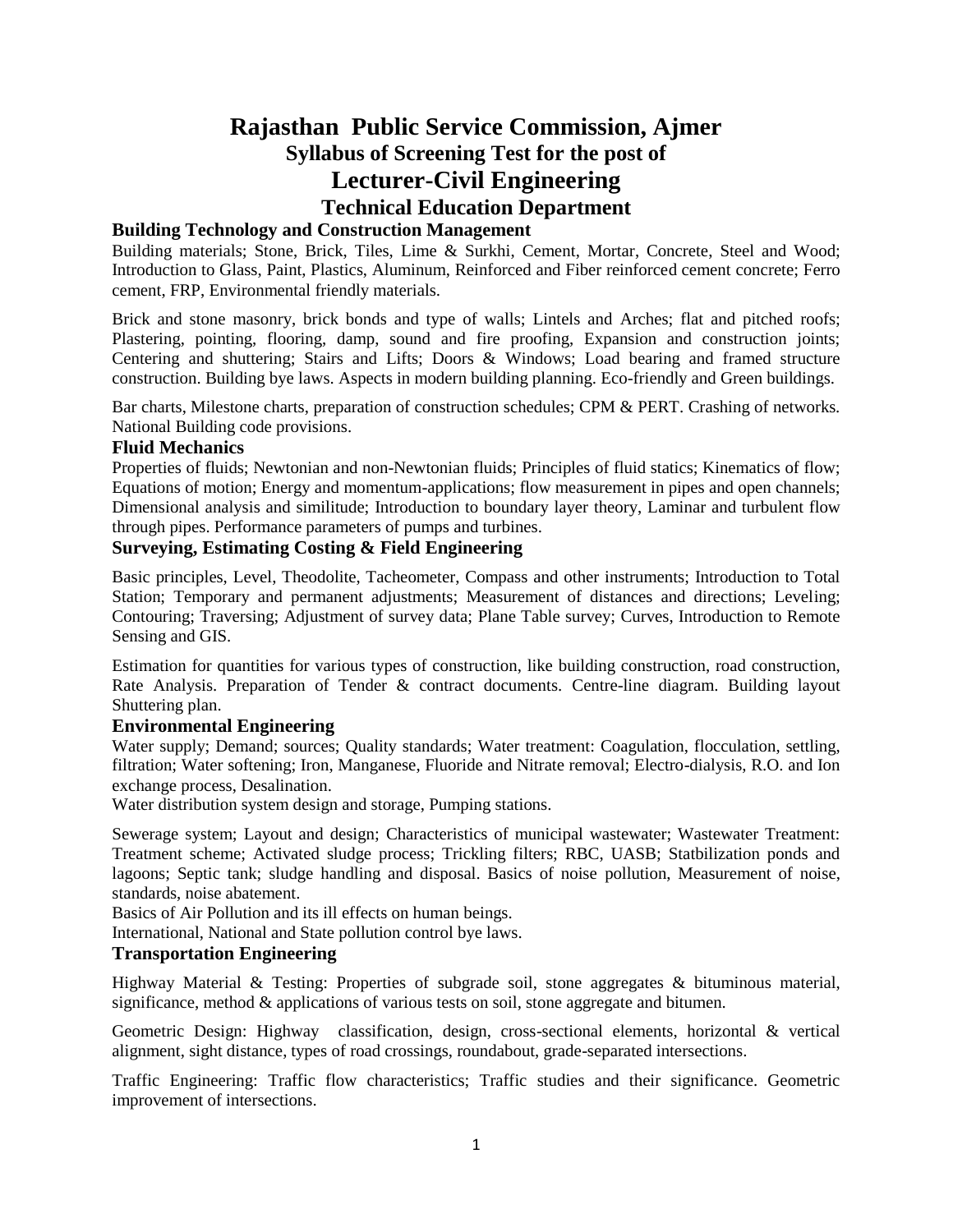Traffic Control & Parking studies: General principles & types of traffic signs, advantages & disadvantages of traffic signals, signal phases, requirements & design standards for on street parking, offstreet parking.

Highway construction and pavement design: Design of Highway Pavements: Design of pavements; C.B.R. and G.I. method; Westergaard's analysis of wheel load stresses in rigid pavement; I.R.C. design method for concrete pavement.

Road Construction: Methods of constructing different types of roads viz. earth roads, gravel roads, WBM and WMM roads, bituminous and concrete roads.

Mega Highway, National highway, State highways and village roads-specification of MORTH & IRC. Safety codes for above mentioned roads.

Railway Engineering: Introduction; Gauges; right of way, gradient, Resistance to traction and stresses in track; Track component parts their functions and requirements viz. Rails; Sleepers; Ballasts. Geometric design of railway track, super elevation, points and crossing; requirement of rail joints.

Airport Engineering: Site selection; Airport classification; layout, zoning laws; Runway orientation and geometric design of runway.

## **Water Resources Engineering**

Introduction, need for harnessing water resources; irrigation practices; Irrigation-its importance and impact on environment, assessment of water requirements for crops; Methods of irrigation; Drip and sprinkle irrigation methods nowadays and its importance; canal and well irrigation; Design principles of irrigation canal, energy dissipation; salient features of diversion head works; Falls; Regulators and cross drainage structures; Reservoir and flood routing through reservoir; basic principles for design of dams and spillway; Hydropower; General features and components of a hydropower station.

Hydrological cycle and hydrologic budget; Precipitation; measurement and analysis; Stream flow; Rainfall-Runoff relationship; frequency analysis; Flood Routing.

Major rivers and Dams of India and Rajasthan, their history and development.

## **Solid Mechanics**

Simple stresses and strains, stress-strain curve for ductle and brittle materials.

Elastic constants, stress, plane stress, Mohr's circle of stress, strains, plane strain, Mohr's circle of strain, combined stress; Elastic theories of failure; Bending of beams, shear and bending stressess; Torsions of circular and rectangular sections and simple members, columns.

#### **Structural analysis**

Slopes and deflections in determinate beams using conjugate beam method and moment area method; Maxwell's reciprocal theorem; Betti's theorem; Castigliano's theorems; Strain energy method and virtual work (unit load). Static indeterminacy; Fixed beams and continuous beams by three moment theorem. Area moment theorem & its applications; Muller Breslau's principle.

## **Soil Mechanics and Foundation Engineering**

Soil and soil-mass constituents; and weight volume relationships, index properties, classification of soils, soil structure and clay minerals. Capillarity, permeability and seepage through soils, piping phenomenon. Shearing strength of soil; determination of parameters by direct shear box., tri-axial and unconfined compression test, vane shear test. Typical stress-strain curves for soils; determination of pore pressure coefficients. Liquification of soil; Soil compaction, laboratory tests and field control. Ground improvement techniques: mechanical stabilization, cement lime and bitumen stabilization.